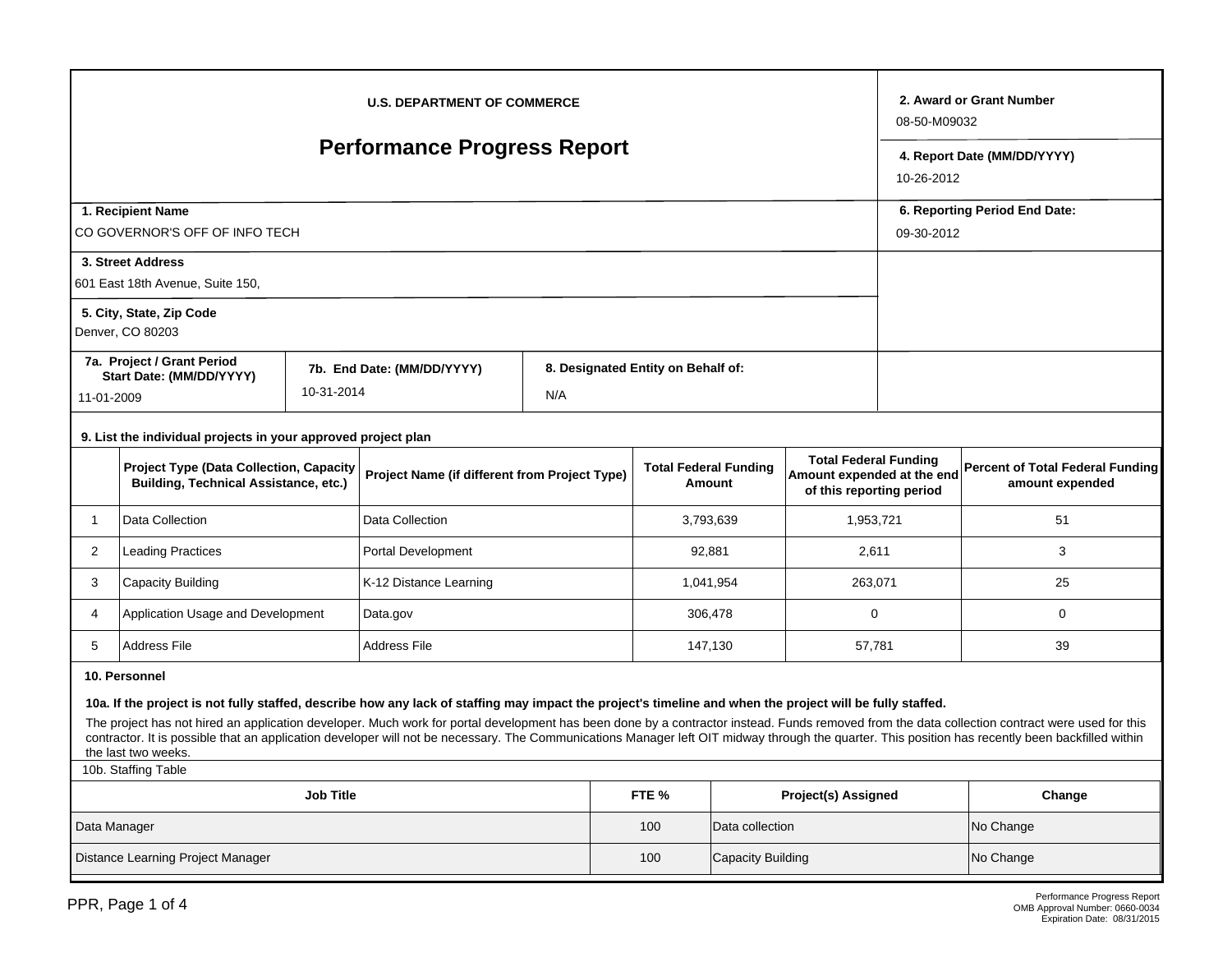| <b>GIS Analyst</b>                                                                                                                                                                             |                              |  |                                    |  |                                |                                             | 100               |                               | Data Collection     |                                                          |                                                                     | No Change                                            |                                                                |
|------------------------------------------------------------------------------------------------------------------------------------------------------------------------------------------------|------------------------------|--|------------------------------------|--|--------------------------------|---------------------------------------------|-------------------|-------------------------------|---------------------|----------------------------------------------------------|---------------------------------------------------------------------|------------------------------------------------------|----------------------------------------------------------------|
| <b>GIS Analyst</b>                                                                                                                                                                             |                              |  |                                    |  |                                |                                             | 100               |                               | Data Collection     |                                                          |                                                                     | No Change                                            |                                                                |
| <b>GIS Analyst</b>                                                                                                                                                                             |                              |  |                                    |  |                                |                                             | 100               |                               | Data Collection     |                                                          |                                                                     | No Change                                            |                                                                |
| Distance Learning Interactive Video Technical Coordinator                                                                                                                                      |                              |  |                                    |  |                                |                                             | 68                |                               | Capacity Building   |                                                          |                                                                     | No Change                                            |                                                                |
| Address/GIS Outreach Coordinator                                                                                                                                                               |                              |  |                                    |  |                                |                                             | 100               |                               | <b>Address Data</b> |                                                          |                                                                     | No Change                                            |                                                                |
| Project Manager                                                                                                                                                                                |                              |  |                                    |  |                                |                                             | 42                |                               | Data Collection     |                                                          |                                                                     | No Change                                            |                                                                |
|                                                                                                                                                                                                |                              |  | <b>Add Row</b>                     |  | <b>Remove Row</b>              |                                             |                   |                               |                     |                                                          |                                                                     |                                                      |                                                                |
| 11. Subcontracts (Vendors and Subrecipients)                                                                                                                                                   |                              |  |                                    |  |                                |                                             |                   |                               |                     |                                                          |                                                                     |                                                      |                                                                |
| 11a. Subcontracts Table - Include all subcontractors. The totals from this table equal the "Subcontractor Total" for the Program Budget Worksheet (Q. 12, Column 2, 3, and 4)                  |                              |  |                                    |  |                                |                                             |                   |                               |                     |                                                          |                                                                     |                                                      |                                                                |
| <b>Subcontract</b><br><b>Name</b><br><b>Purpose</b>                                                                                                                                            |                              |  | <b>Type (Vendor/Subrec)</b>        |  | <b>RFP</b><br>Issued<br>(Y/N)  | <b>Contract</b><br><b>Executed</b><br>(Y/N) | <b>Start Date</b> |                               | <b>End Date</b>     | <b>Total Federal</b><br><b>Funds</b><br><b>Allocated</b> | <b>Total</b><br><b>Matching</b><br><b>Funds</b><br><b>Allocated</b> |                                                      | <b>Project and % Assigned</b><br>(Example: Data Collection 75) |
| Critigen                                                                                                                                                                                       | Data Collection              |  | Vendor                             |  | Yes                            | Yes                                         | 03/26/2010        |                               | 10/31/2011          | 760,750                                                  | $\mathsf{O}\xspace$                                                 | Data Collection                                      | 100                                                            |
| Unknown<br><b>Capacity Building</b>                                                                                                                                                            |                              |  | Vendor                             |  | No                             | No                                          | 01/02/2012        |                               | 01/01/2013          | 68,250                                                   | $\mathbf 0$                                                         | Distance Learn                                       | 100                                                            |
| Patrick engineering                                                                                                                                                                            | <b>Leading Practices</b>     |  | Vendor                             |  | Yes                            | Yes                                         | 08/08/2011        |                               | 01/01/2013          | 100,000                                                  | $\mathbf 0$                                                         | Portal Develop                                       | 100                                                            |
| Unknown                                                                                                                                                                                        | Application Usage and Vendor |  |                                    |  | No                             | No                                          | 01/02/2012        |                               | 01/01/2013          | 80,000                                                   | $\mathbf{0}$                                                        | Data.gov                                             | 100                                                            |
|                                                                                                                                                                                                |                              |  |                                    |  |                                |                                             | <b>Add Row</b>    |                               |                     | <b>Remove Row</b>                                        |                                                                     |                                                      |                                                                |
| 11b. Describe any challenges encountered with vendors or subrecipients.<br>N/A                                                                                                                 |                              |  |                                    |  |                                |                                             |                   |                               |                     |                                                          |                                                                     |                                                      |                                                                |
| 12. Budget worksheet                                                                                                                                                                           |                              |  |                                    |  |                                |                                             |                   |                               |                     |                                                          |                                                                     |                                                      |                                                                |
| Columns 2, 3, and 4 will match your current project budget for your entire award, which is the SF-424A on file. Only list matching funds that the Department of Commerce has already approved. |                              |  |                                    |  |                                |                                             |                   |                               |                     |                                                          |                                                                     |                                                      |                                                                |
| <b>Project Budget Element</b>                                                                                                                                                                  |                              |  | Federal<br><b>Funds</b><br>Awarded |  | <b>Approved Matching Funds</b> |                                             |                   | <b>Total</b><br><b>Budget</b> |                     | Federal<br><b>Funds</b><br><b>Expended</b>               |                                                                     | Approved<br><b>Matching Funds</b><br><b>Expended</b> | <b>Total Funds</b><br><b>Expended</b>                          |
| <b>Personnel Salaries</b>                                                                                                                                                                      |                              |  | \$2,311,181                        |  |                                | \$163,722                                   |                   | \$2,474,903                   |                     | \$953,445                                                |                                                                     | \$116,425                                            | \$1,069,870                                                    |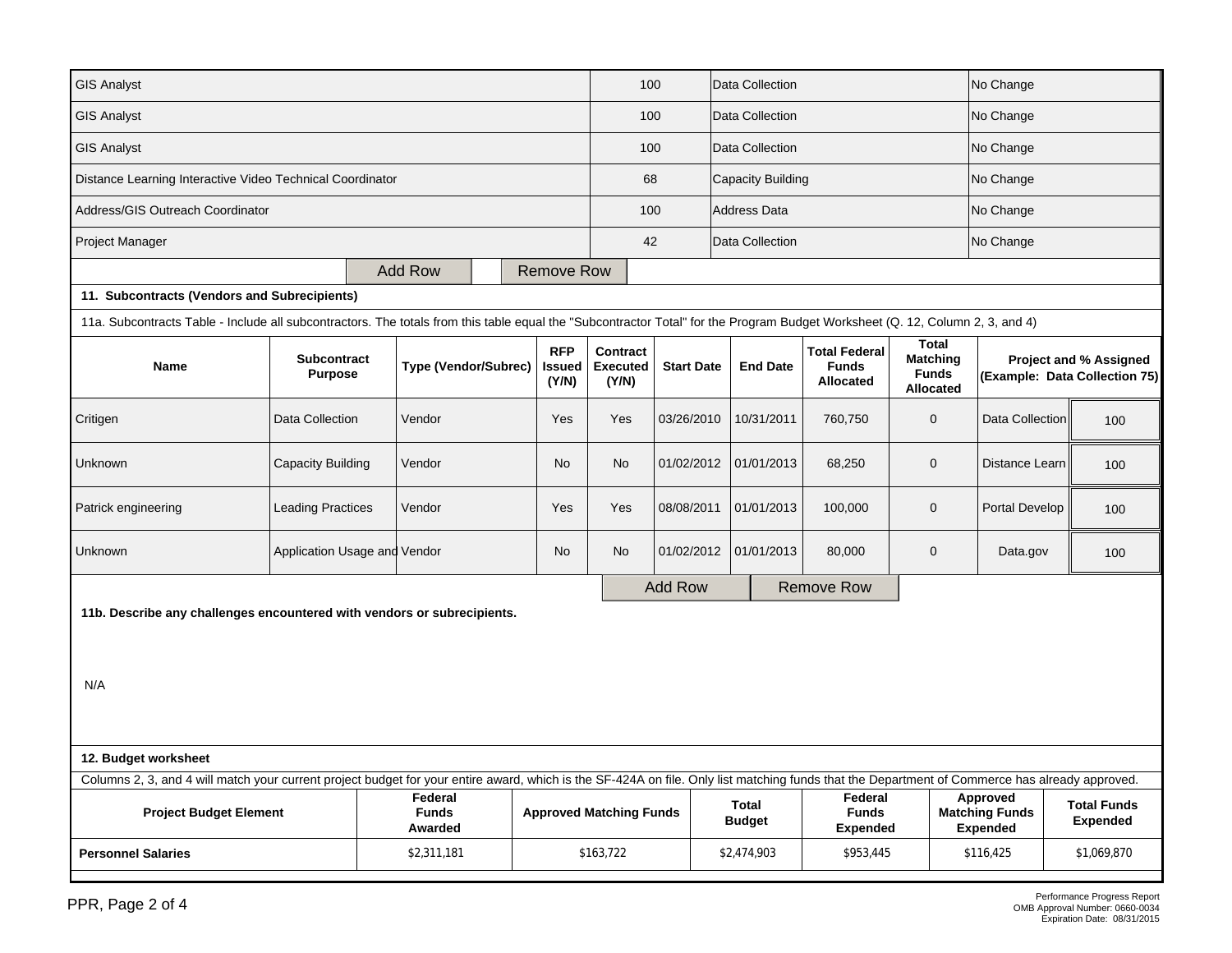| <b>Project Budget Element</b>                                                                                                                                                                                                                                                                                                                                                                                                                                                                                                                         | Federal<br><b>Funds</b><br>Awarded | <b>Approved Matching Funds</b> | <b>Total</b><br><b>Budget</b> | Federal<br><b>Funds</b><br><b>Expended</b> | Approved<br><b>Matching Funds</b><br><b>Expended</b> | <b>Total Funds</b><br><b>Expended</b> |  |  |  |
|-------------------------------------------------------------------------------------------------------------------------------------------------------------------------------------------------------------------------------------------------------------------------------------------------------------------------------------------------------------------------------------------------------------------------------------------------------------------------------------------------------------------------------------------------------|------------------------------------|--------------------------------|-------------------------------|--------------------------------------------|------------------------------------------------------|---------------------------------------|--|--|--|
| <b>Personnel Fringe Benefits</b>                                                                                                                                                                                                                                                                                                                                                                                                                                                                                                                      | \$462,235                          | \$32,745                       | \$494,980                     | \$190,690                                  | \$23,285                                             | \$213,975                             |  |  |  |
| <b>Travel</b>                                                                                                                                                                                                                                                                                                                                                                                                                                                                                                                                         | \$109,990                          | \$0                            | \$109.990                     | \$23.958                                   | \$0                                                  | \$23,958                              |  |  |  |
| <b>Equipment</b>                                                                                                                                                                                                                                                                                                                                                                                                                                                                                                                                      | \$759,453                          | \$290,000                      | \$1,049,453                   | \$250,067                                  | \$0                                                  | \$250,067                             |  |  |  |
| <b>Materials / Supplies</b>                                                                                                                                                                                                                                                                                                                                                                                                                                                                                                                           | \$38,970                           | \$120,000                      | \$158,970                     | \$14,032                                   | \$0                                                  | \$14,032                              |  |  |  |
| <b>Subcontracts Total</b>                                                                                                                                                                                                                                                                                                                                                                                                                                                                                                                             | \$1,006,000                        | \$0<br>\$1,006,000             |                               | \$817,940                                  | \$0                                                  | \$817,940                             |  |  |  |
| <b>Construction</b>                                                                                                                                                                                                                                                                                                                                                                                                                                                                                                                                   | \$0                                | \$0<br>\$0                     |                               | \$0                                        | \$0                                                  | \$0                                   |  |  |  |
| Other                                                                                                                                                                                                                                                                                                                                                                                                                                                                                                                                                 | \$632,758                          | \$739,095                      | \$1,371,853                   |                                            | \$456,917                                            | \$483,969                             |  |  |  |
| <b>Total Direct Costs</b>                                                                                                                                                                                                                                                                                                                                                                                                                                                                                                                             | \$5,320,587                        | \$1,345,562                    | \$6,666,149                   |                                            | \$596.627                                            | \$2,873,811                           |  |  |  |
| <b>Total Indirect Costs</b>                                                                                                                                                                                                                                                                                                                                                                                                                                                                                                                           | \$61,495                           | \$0                            | \$61,495                      | \$0                                        | \$0                                                  | \$0                                   |  |  |  |
| <b>Total Costs</b>                                                                                                                                                                                                                                                                                                                                                                                                                                                                                                                                    | \$5,382,082                        | \$1,345,562                    | \$6,727,644                   |                                            | \$596,627                                            | \$2,873,811                           |  |  |  |
| % of Total                                                                                                                                                                                                                                                                                                                                                                                                                                                                                                                                            | 80                                 | 20                             | 100                           | 79                                         | 21                                                   | 100                                   |  |  |  |
| 13. Hardware / Software                                                                                                                                                                                                                                                                                                                                                                                                                                                                                                                               |                                    |                                |                               |                                            |                                                      |                                       |  |  |  |
| 13a. List any hardware/software purchased during this reporting period.<br>3 Cisco SX-20 single camera interactive video configurations (one w/Softcart)<br>1 Cisco C-40 interactive video configuration                                                                                                                                                                                                                                                                                                                                              |                                    |                                |                               |                                            |                                                      |                                       |  |  |  |
| 13b. Please note any hardware/software that has yet to be purchased and explain why it has not been purchased.<br>The following has been received and installed, but payment has not yet been made on the invoice:<br>4 Cisco SX-20 interactive video configurations<br>4 Cisco C-40 interactive video configurations<br>To be purchased: ArcGIS Server Enterprise Advanced. This will support the address data work, and will be purchased when address data is ready to be integrated into a statewide database and<br>published as a data service. |                                    |                                |                               |                                            |                                                      |                                       |  |  |  |
| 14. SBI PPR Project Attachment (Skip question 14b if Data Collection is your only project).                                                                                                                                                                                                                                                                                                                                                                                                                                                           |                                    |                                |                               |                                            |                                                      |                                       |  |  |  |
| 14a. Complete a SBI PPR Project Data Collection Attachment and attach it to the PPR.                                                                                                                                                                                                                                                                                                                                                                                                                                                                  |                                    |                                |                               |                                            |                                                      |                                       |  |  |  |
| 14b. Complete a SBI PPR Attachment for each additional funded project and attach it to the PPR.                                                                                                                                                                                                                                                                                                                                                                                                                                                       |                                    |                                |                               |                                            |                                                      |                                       |  |  |  |
| 15. Certification: I certify to the best of my knowledge and belief that this report is correct and complete for performance of activities for the purpose<br>set forth in the award documents.                                                                                                                                                                                                                                                                                                                                                       |                                    |                                |                               |                                            |                                                      |                                       |  |  |  |